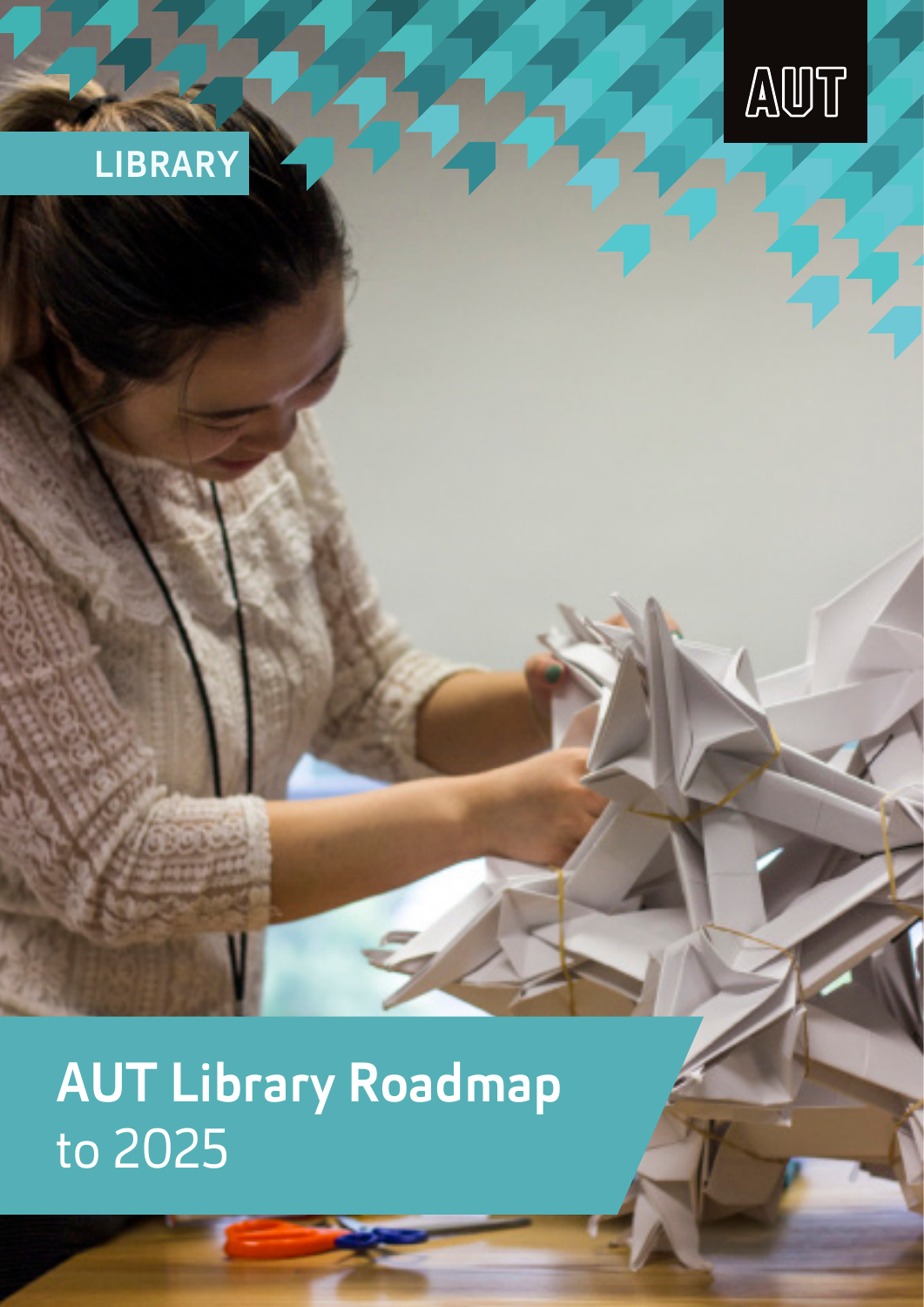# **AUT LIBRARY ROADMAP TO 2025**



| OUR<br>MISSION      | <b>Great Graduates</b>                                                                                                        |                                                                                                                          |
|---------------------|-------------------------------------------------------------------------------------------------------------------------------|--------------------------------------------------------------------------------------------------------------------------|
| WHAT WE DO          | AUT Library boldly engages with<br>students and faculty to connect,<br>communicate and develop academic<br>knowledge through: | Providing access to information                                                                                          |
|                     | Creating an environment that<br>encourages curlosity, creativity<br>and experimentation                                       | Fostering learning, teaching,<br>research and openness                                                                   |
| OUR<br>ASPIRATION   | To embolden students and educators to be open,<br>to connect and to seek, share and create knowledge.                         |                                                                                                                          |
| <b>DUR VISION</b>   | Creating exceptional learning<br>experiences                                                                                  | Discovery and application of<br>knowledge for wellbeing and<br>prosperity                                                |
|                     | Responding to our place in the world                                                                                          | Building our position as New<br>Zealand's University of Tecnology                                                        |
|                     | Being a place where people love<br>to work and learn                                                                          |                                                                                                                          |
| OUR<br><b>ALUES</b> | We cherish ubuntu<br>(connection/humanity/compassion)<br>and openness                                                         | AUT Library embraces the AUT values:<br><b>TIKA</b><br><b>PONO</b><br><b>AROHA</b><br>Integrity<br>Respect<br>Compassion |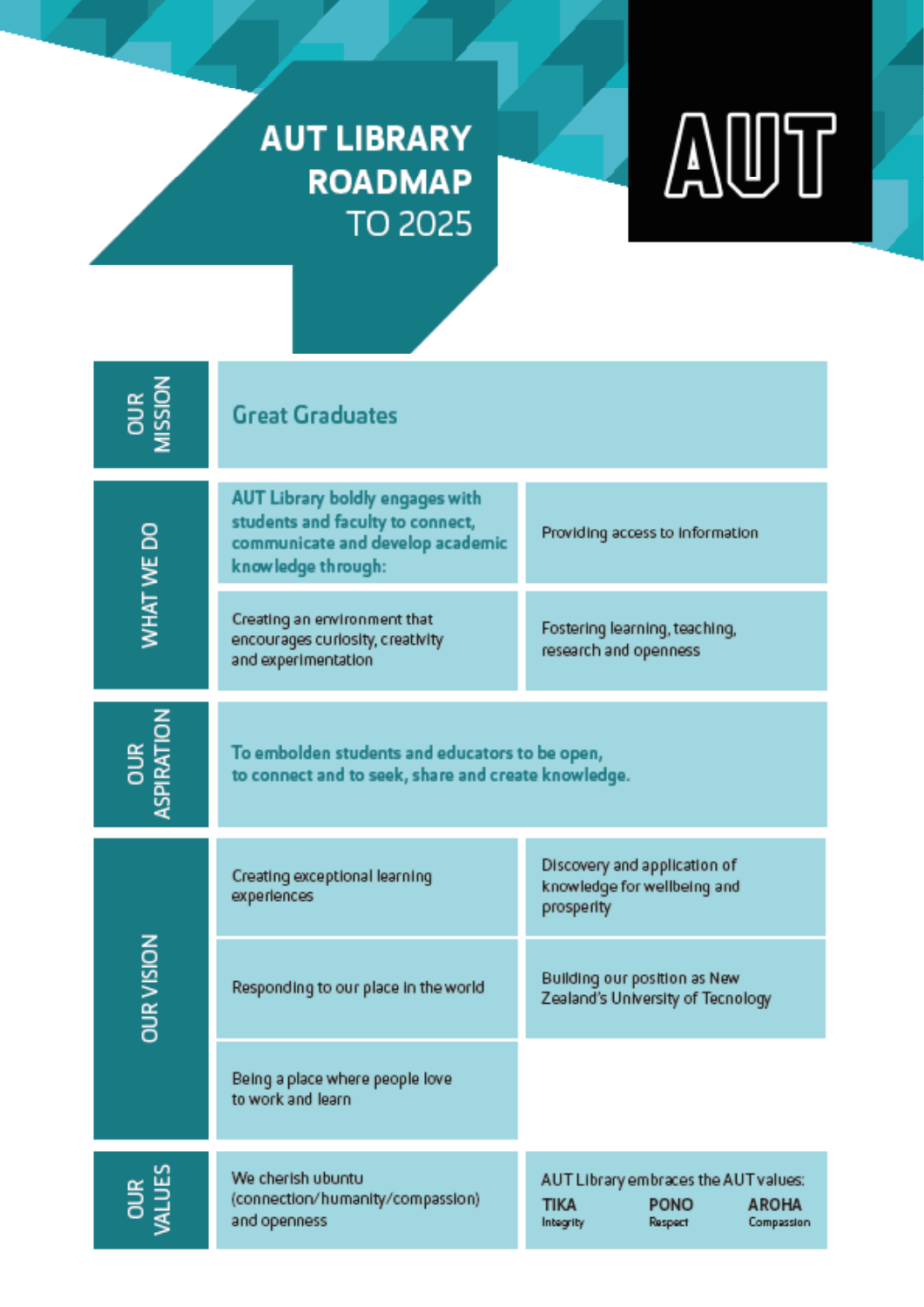**TANGLE CHARGE BRAINSTORM ZOOM I SPILL MEND FLY GLUE LAUGH LEARN DISPOSE OBSTRUCT CROCHET SAND TR ROLL EXTEND PICTURE FLATTEN BOUN SPRAY MOUNT MELT WEAVE REUSE CF KNIT THINK JOIN CONNECT GROW HOLD SCRATCH SPARK ILLUMINATE REWIRE PRINT DESIGN BUILD CREATE TAPER AI SEW SNAP SCULPT BREAK UNWIND FI DESTROY REMIX SPEAK POINT INVITE AYER SKETCH DRAW PAINT GLOW BLI ANIMATE RECORD MAKE FOCUS FASTEN**  *CARVE IMAGINE ANNOY TRACE EVOL* **MODEL SHARE BEND STRETCH INSTRUC PROJECT FOLD PLAY PRANK UNDO GIV TAPE MISDIRECT TWEET LIGHT SOUND SPLATTER CUT MOVE HANG RECYCLE OULD SHADE TIE DRAG WHISPER GRAI MUMBLE GUIDE SKIP DO MEASURE SOUTH AUMBLE GUIDE SKIP DO MEASURE SOUTH AUMENT ENAIL BLUR NAVIGATE WORK TYPE SCRIBBLE JOKE BAKE SPIN DRIVE BIND DODGE OVERLA** PREPARE COLLABORATE AMPLIFY COVE PULL RECHARGE RISK ENJOY VIEW RU **WALK BOOST MAGNIFY PUSH DISCUS RGUE LOOK STEP FADE SUPPORT GLID RIND POP REVOLVE JOG COUNT PROPE** TURN ENLARGE SMILE DISPROVE COO  **ENCOURAGE HOVER CALL PEDAL POUR GRIMACE ROTATE SHRINK CONSTRUCT WIPE MESSAGE LIFT ERASE MIX CREASE** 

 **SHOOT FLOW BLEND MANAGE ESCAPE**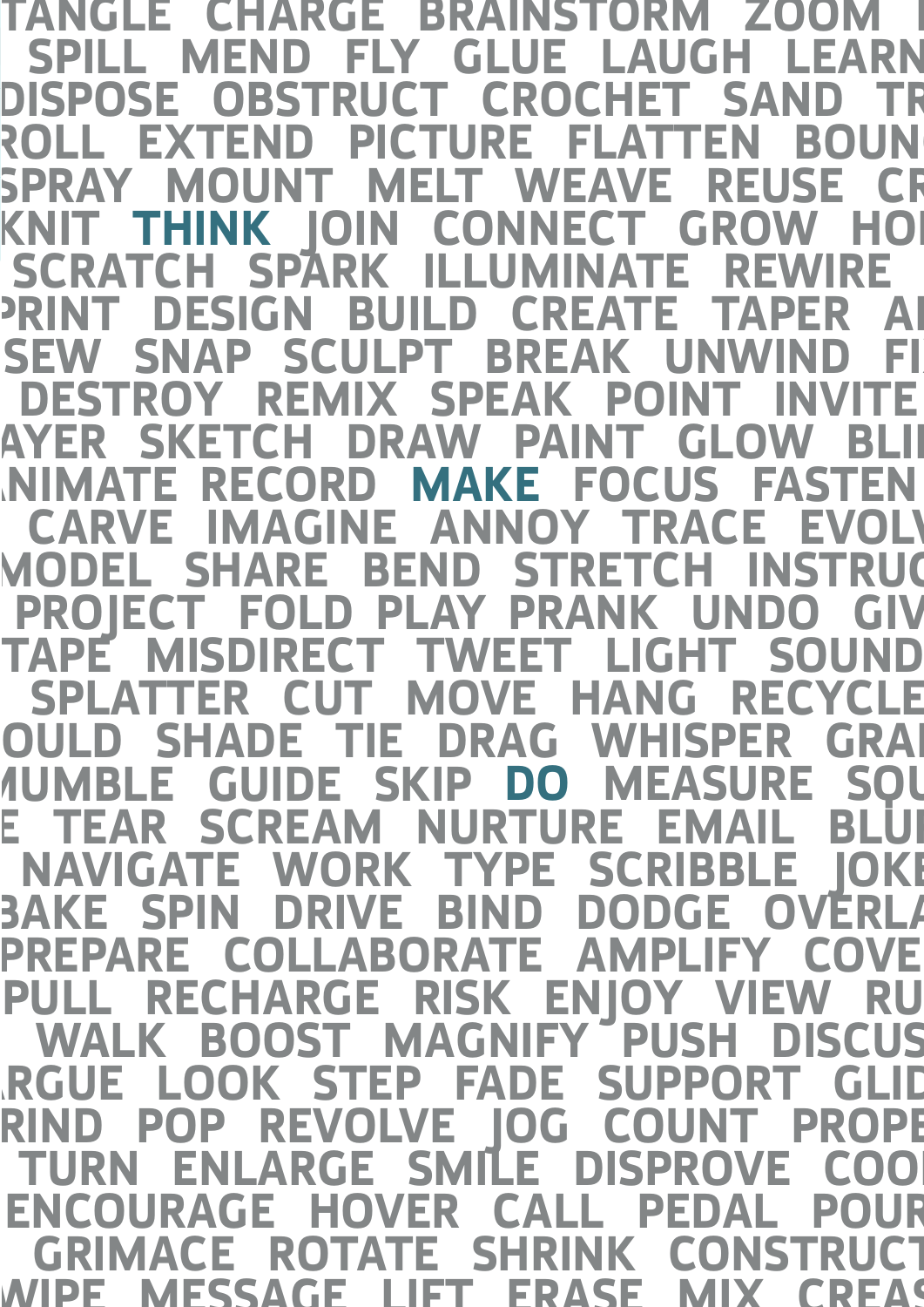# Theme 1 Creating exceptional learning experiences

# **Provide access to innovative services and rich resources**

We will provide access to relevant, trustworthy, authoritative resources and services that are barrier free, available where, when and how our members need them.

## **Design learning spaces, physical and online, purposefully**

We will ensure that open, flexible spaces conducive to learning are designed in collaboration with members.

### **Advance academic and digital skills for agility**

We will integrate skills for navigating today's complex information environment into everything we do, to develop agile, critical thinking.

#### **Lead with expert, specialised staff**

Our staff will provide integrated services, harnessing their diverse skills, expertise and knowledge to benefit learning.

Theme 2 Discovery and application of knowledge for wellbeing and prosperity

#### **Foster a culture of reflective, evidence based research practice**

We will encourage our teams to evaluate, reflect and improve our services, proactively anticipating the changing needs of our members.

#### **Partner with the academic community to advance research journeys**

We will be involved at all stages of the research cycle, including planning, creating, curating, providing access to, publishing and disseminating research.

#### **Lead a culture of openness**

Tuwhera (be open) and other scholarly communications will promote researcher visibility, allowing the world to discover and use AUT research.

Theme 3 Responding to our place in the world

#### **Champion and integrate biculturalism**

We will strive to grow our knowledge and skills in Mātauranga Māori and Te Reo, and integrate this into our daily work.

## **Embrace diversity**

Bringing people and ideas together energises and shapes our thinking.

#### **Work sustainably**

We will invest in our future as responsible global citizens by championing sustainability locally, through technology and fair, thoughtful work practices.

#### **Raise our profile nationally and internationally**

We will engage with our communities and strengthen relationships with library organisations and vendors.